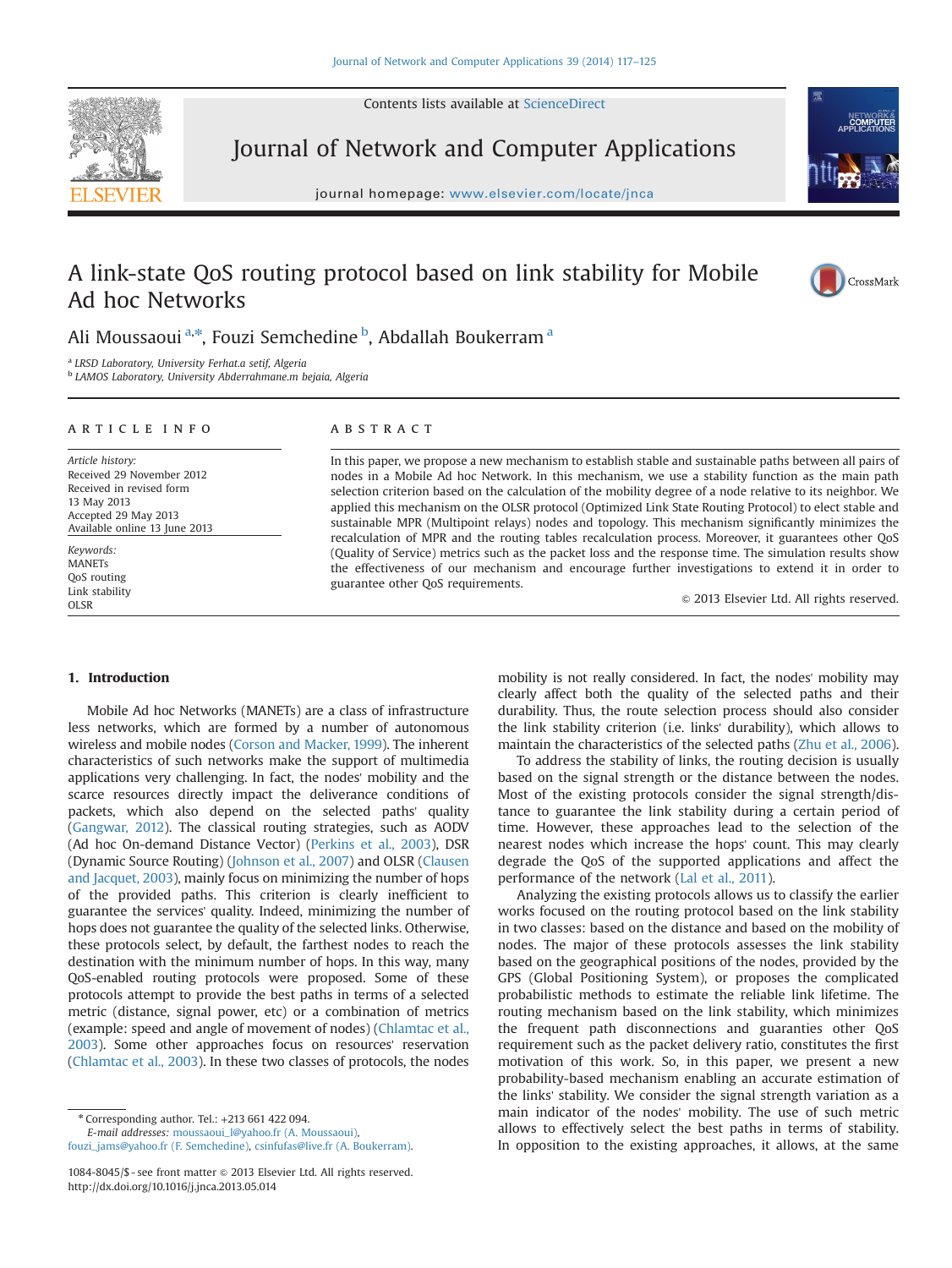time, to optimize the hops' number by selecting nodes based on their mobility and not on the signal strength or distance. Since the proposed technique mainly depends on periodically exchanged packets, we propose to apply it as an extension of a proactive protocol. The OLSR protocol is considered in this paper. Thus, we propose the modification of two mechanisms of the classical OLSR protocol: the MPR selection and the topology discovery.

The rest of the paper is organized as follows: Section 2 is about the related work. So, we select and summarize several studies on the same issue and we will classify them to statute our work. The proposed mechanism to estimate the link stability is detailed in Section 3 and we describe the integration of this mechanism into the OLSR protocol in Section 4. Section 5 analyses the performance of the proposed approach and we conclude our work in Section 6.

### 2. Related work

In this section, we present some routing protocols based on the link stability in wireless Ad hoc networks. First, we classify these protocols according to two metrics: the distance and the mobility of nodes. Distance-based protocols try to minimize the distance between a node and its successor in the established path. In the second class, protocols try to quantify and assess the links between nodes of the network based on their mobility. This class regroups two types of protocols: class of protocols based on the parameters of nodes' mobility (speed, direction of movement, coordinates of nodes, etc) and class of protocols based on the degree of mobility or the probability that the mobile node remains a neighbor of another node (probabilistic methods).

#### 2.1. Distance based protocols

We present in this section an overview of works that summarizes the class of distance-based protocols. The distance between nodes is calculated generally using localization systems or based on the signal-power of messages exchanged between nodes. In Wang San et al. (2005), authors proposed the protocol SSOD (Signal Strength based On-Demand). This protocol installs paths according to the signal strength metric. After receiving several answer messages by the source, it selects the path that its minimum value of signal powers is the largest in comparison with the minimum values of the other paths. The path, that has the sum of the links' stability parameters greater than the sums of the other paths, will be elected as the most stable in the case of multiple paths. TBP-SE (Ticket-Based Probing with Stability Estimation) proposed in Zhu et al. (2006) is an amelioration of Ticket-Based Probing protocol (TBP) (Chen and Nahrstedt, 1999). This last, installs paths based on QoS requirements but without considering their stability and their durability. For this, the authors of TBP-SE have added to this protocol another metric for stable and durable paths selection. This metric of link stability, based on the distance between nodes, is calculated by the information provided by the GPS or the signal quality. In Alicia et al. (2006), the authors proposed an approach based on the signal power to evaluate the links' stability. For this, the authors propose two criteria: the first selects the path that has the minimum signal power greater than the minimum signal power of the other paths, and the second installs paths depending on the number of hops and checks the first metric. Nityananda Sarma and Sukumar Nandi have proposed a protocol based on the signal strength to estimate the stability of the link (Sarma and Nandi, 2006). The authors consider the link stability with other QoS metrics to obtain a QoS routing protocol based on the link stability. The path that has the largest product of links' stability values compared to the other paths will be elected as the most stable.

#### 2.2. Protocols based on the mobility of nodes

Several protocols consider the mobility of nodes to estimate the stability value of links such as the direction of movement of nodes, their speed and their probability of remaining in the vicinity for a long period. Authors in Tarng et al. (2006) proposed a method to calculate the probability that a node receives a signal from its neighbor with a power higher than a predefined threshold. The information of mobility of nodes is received by the localization system (GPS). This protocol is similar to AODV in its phases of installation and maintenance of paths except the path selection metric which is based on the link stability instead of the number of hops. In Li et al. (2010), authors propose a protocol where the choice of the path is done based on two metrics: the residual energy and the mobility of nodes. For this, they have proposed a formula to calculate the weighted sum of the two metrics. The authors calculate the residual energy metric as the remaining energy of a node divided by the rate of the traffic that passes through this node. The second metric is calculated as the difference of the number of the node's neighbors in time T and time  $T-\delta(T)$  divided by the number of its neighbors in time T. Authors of the protocol LSEA (Link Stability and Energy Aware) (Hamad et al., 2011) proposed some changes in the protocol AODV to address the path durability and the amount of residual energy constraints. These changes were made on the propagation of the RREQ (Route Request) packets especially for nodes that have a better satisfaction of both the constraints. To evaluate the link stability, they used the method proposed in Su et al. (2001) which is based on the GPS system. Another link stability based protocol is proposed in Lian et al. (2008) where the objective is to ensure, first, a sufficient bandwidth, and second, the delay, an acceptable jitter and a long lifetime of the selected paths. The lifetime of paths is calculated as a function of vectors of speeds and positions of the nodes received by the GPS system. Three schemes have been proposed in Al-Akaidi and Alchaita (2007) to establish paths toward the geographical direction of the destination node using the Localization System or the direction sensors. In the first scheme, the diffusion of the RREQ messages is intended only to nodes that are in the same direction as the destination node. In the second scheme, the zone propagation of the RREQ packets is divided into eight zones of  $45^{\circ}$  where the source node sends requests to one node in each zone. In the last scheme, the RREQ messages are sent only to the geographical direction of the destination node. Another protocol called SWOP (Stable Weightbased On-demand routing Protocol) (Wang et al., 2007) was proposed. This protocol uses three criteria to select a path: the expiration time of path, the number of errors and the number of hops. For this, a function that calculates the weighted sum of these three factors has been proposed. The synchronization of nodes and the parameters of motion are obtained by a localization system such as GPS. The expiration time of the link is calculated as a function of the speed, the angle of motion and the coordinates of the nodes. Authors in De Couto et al. (2005) proposed a wellknown metric for electing the stable node by estimating the number of transmissions required to successfully send a packet over that link called: ETX (Expected Transmission Count). The ETX for a path is the sum of the ETX metrics for each link on this path. This metric is proposed to be incorporated into OLSRv2 (Rogge et al., 2010). LLMR (Learning automata-based Link stability Multicast Routing algorithm) is a new algorithm proposed in Akbari Torkestani and Meybodi (2011) and based on a stochastic Steiner tree algorithm for constructing the multicast route in Ad hoc networks. In this algorithm, a learning automata is proposed for solving the proxy Steiner tree problem, where the duration of a communication link is defined as the random weight of its corresponding graph edge. The duration of the communication